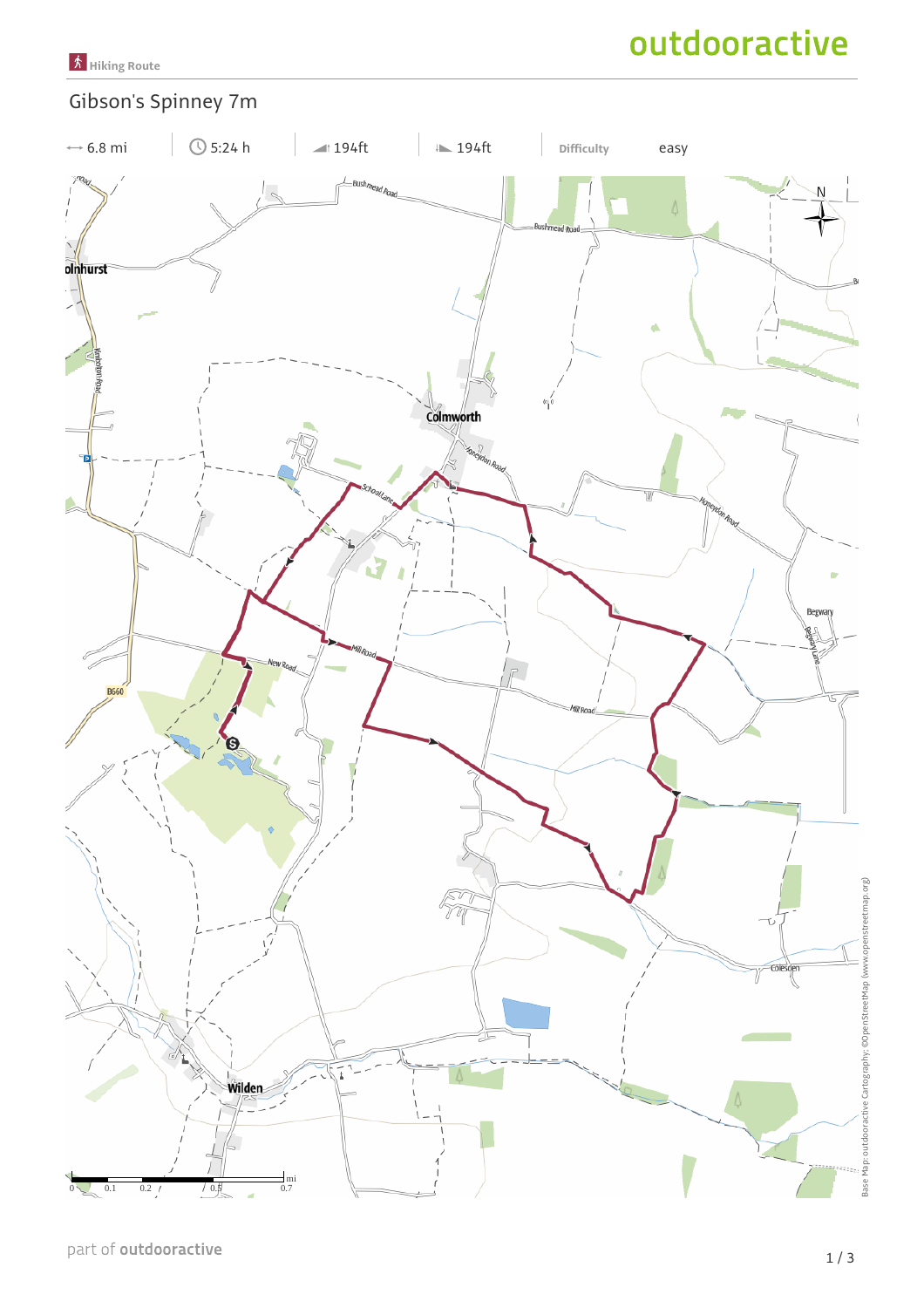## **Elevation profile**



#### **route data**

|  | <b>Hiking route</b> |
|--|---------------------|
|  |                     |

| <b>Distance</b> |                  | $6.8$ mi |  |
|-----------------|------------------|----------|--|
| <b>Duration</b> | $\circ$          | 5:24 h   |  |
| Ascent          | $\sim$ 11 $\sim$ | 194 ft   |  |
| Descent         |                  | 194 ft   |  |



| <b>Best time of year</b> |  |
|--------------------------|--|
|--------------------------|--|

|  | JAN   FEB   MAR |  |
|--|-----------------|--|
|  | APR   MAY   JUN |  |
|  | JUL   AUG   SEP |  |
|  | OCT NOV DEC     |  |
|  |                 |  |

#### **Ratings**

**Authors**

| Experience |       |
|------------|-------|
| Landscape  |       |
| Community  |       |
| Route (4)  | ***** |

#### **More route data**



Tilly Vesely Update: December 29, 2016

**A lovely 7 mile circular walk from rural Bedfordshire Cafe. Mixture of grass footpath and farm tracks, only a small amount of road and field crossing. Parking available at the Colmworth Coffee Cup Cafe (Colmworth Golf Club).**

A lovely 7 mile circular walk from rural Bedfordshire Cafe. Mixture of grass footpath and farm tracks, only a small amount of road and field crossing.

Start Point Colmworth Golf Club:

Farm Tracks:

Straw Stack:

### **Comments & Ratings**



**September 20, 2020 · Hiking Route · Gibson's Spinney 7m**

Reviews



Sorry but I cannot recommend this route at the moment as so many footpaths cross fields that the farmers have ploughed right to the edge or over the footpaths. At this time of year there was also a lot of stubble so walking even on the edges of the fields was very difficult.

**August 06, 2020 · Hiking Route · Gibson's Spinney 7m**

Reviews